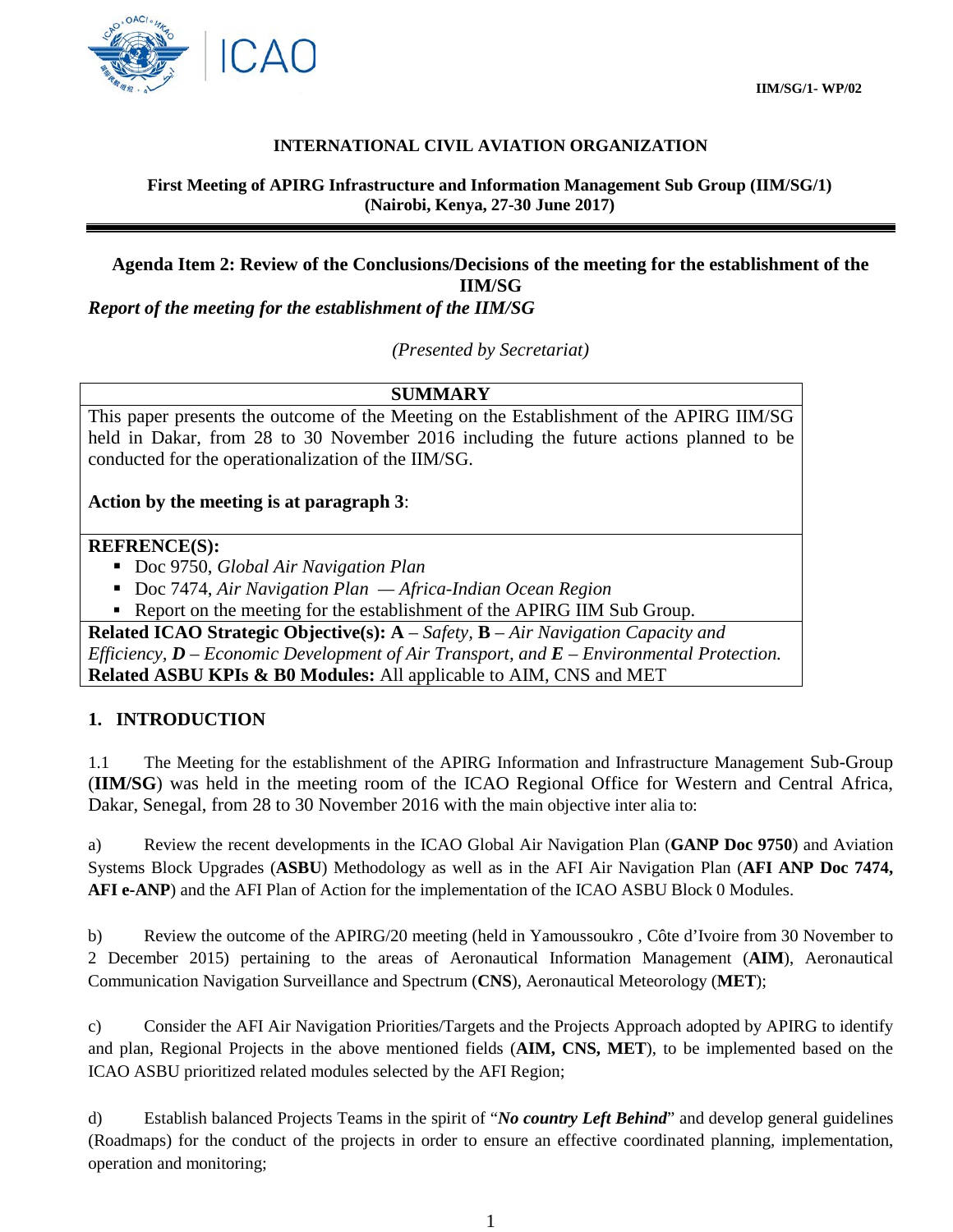e) Identify set of indicators and Metrics for the Regional Air Navigation reporting and Air Navigation Dashboard;

1.2 The meeting was attended by thirty nine (**39**) participants from fourteen (**14**) Contracting **States**, three ANSPs namely **ASECNA, ATNS, NAMA**, two international organizations namely, **IATA** and the WMO, one airport manager (**SODEXAM Cote d'Ivoire**)*.*

# **2 DISCUSSION**

2.1 The meeting adopted and discussed six (**06**) agenda items as presented in **Appendix A** to this working paper.

2.2 During its deliberation the meeting reviewed the Terms of Reference of the Sub Group, proposed the appointment of members and coordinating States/Organizations for the IIM Projects identified by APIR/20 in the field of AIM, CNS and MET. These projects are presented in Appendix to the IIM-E Report.

2.3 The meeting also discussed the linkage between IIM projects and pointed out the necessity of a strong coordination between the two APIRG Sub Groups (AAO/SG & IIM/SGin order to prevent duplication of projects. The draft template at **Appendix B** has been developed to consider the possible links between IIM Projects. For the same as above, this template needs to be finalized in coordination with the APIRG AAO/SG.

2.4 After its deliberations the meeting formulated to the approval of the APCC, ten (**10**) draft Conclusions and two (**02)** draft Decisions are presented at **Appendix C** to this Working Paper.

2.5 The future actions identified by the IIM/SG meeting will consist mainly on those called upon by the draft Conclusions/Decisions in particular:

- The confirmation of appointed States on their willingness to participate in the Project Teams and the enrolment of States who did not attend the IIM-E Meeting;
- The finalization of the APIRG Procedural Handbook
- The finalization of the e-ANP
- The coordination between the APIRG two Sub Groups in order to prevent duplication and facilitate harmonization of planning and implementation of Air Navigation related projects;
- The operationalization of the identified projects in the framework of the AFI ANP and the GANP.
- 2.6 The detailed report of APIRG IIM/SG is attached at **Appendix D** to this Working Paper

# **3 ACTION BY THE MEETING**

- 3.1 The meeting is invited to:
	- a) Take note of the information presented in this working paper, highlighting the work achieved by the APIRG IIM/SG;